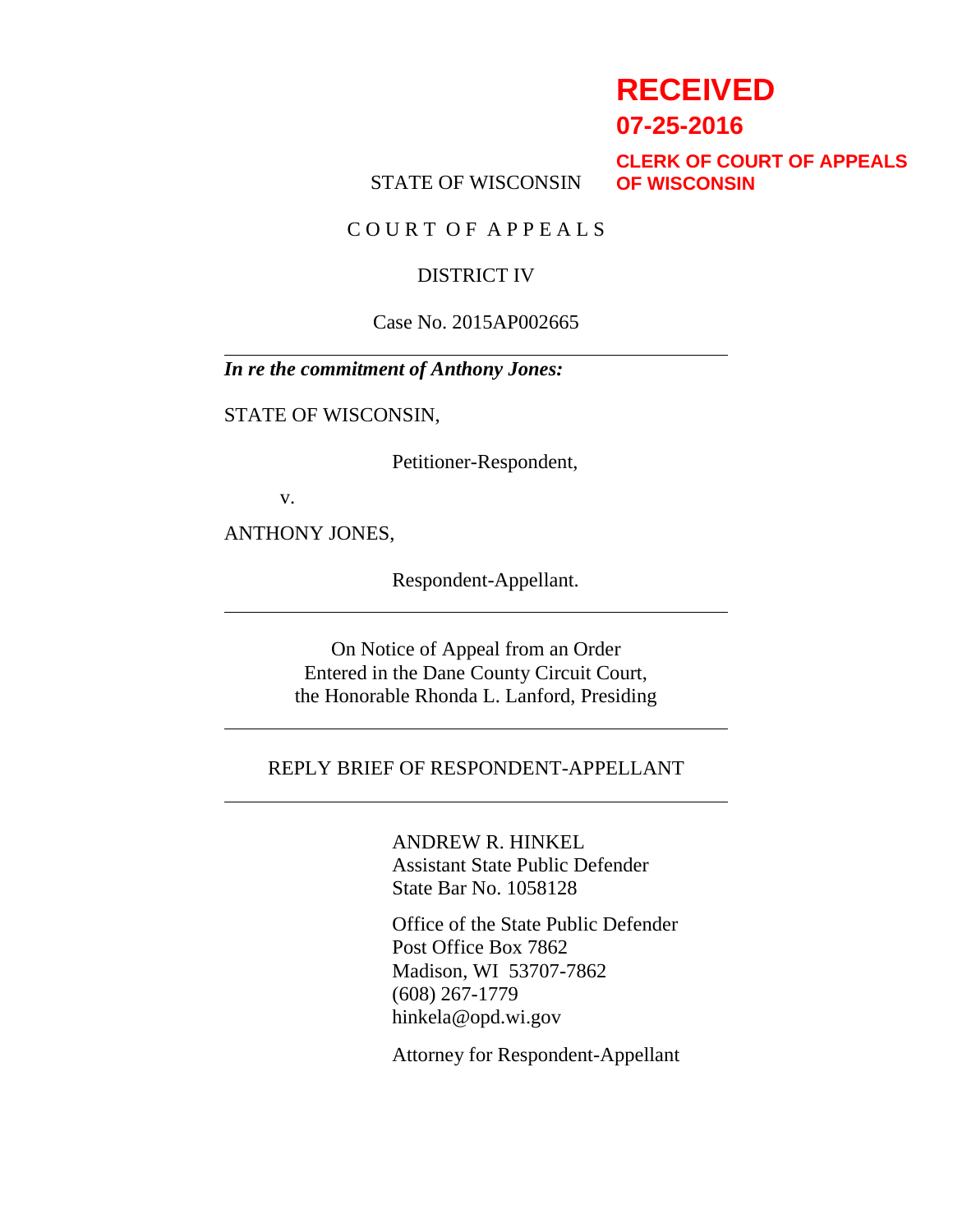### **TABLE OF CONTENTS**

|              | Page                                                                                          |
|--------------|-----------------------------------------------------------------------------------------------|
|              |                                                                                               |
|              | The Circuit Court Erred When it Permitted the<br>State to Introduce Testimony About Actuarial |
|              |                                                                                               |
| $\mathbf{A}$ | Standard of review and the <b>Daubert</b>                                                     |
| B.           | The court erred in permitting Jurek to<br>offer opinion testimony based on the                |
|              |                                                                                               |

### **CASES CITED**

| Garcetti v. Superior Court,  |
|------------------------------|
|                              |
|                              |
| May $\nu$ . May,             |
| 2012 WI 35, 339 Wis. 2d 626, |
|                              |
|                              |

# *People v. Poe*,

88 Cal. Rptr. 2d 437 (Cal. Ct. App. 1999) ...................4

### **STATUTE CITED**

| <b>Wisconsin Statute</b> |  |
|--------------------------|--|
|--------------------------|--|

907.022 ....................................................................................1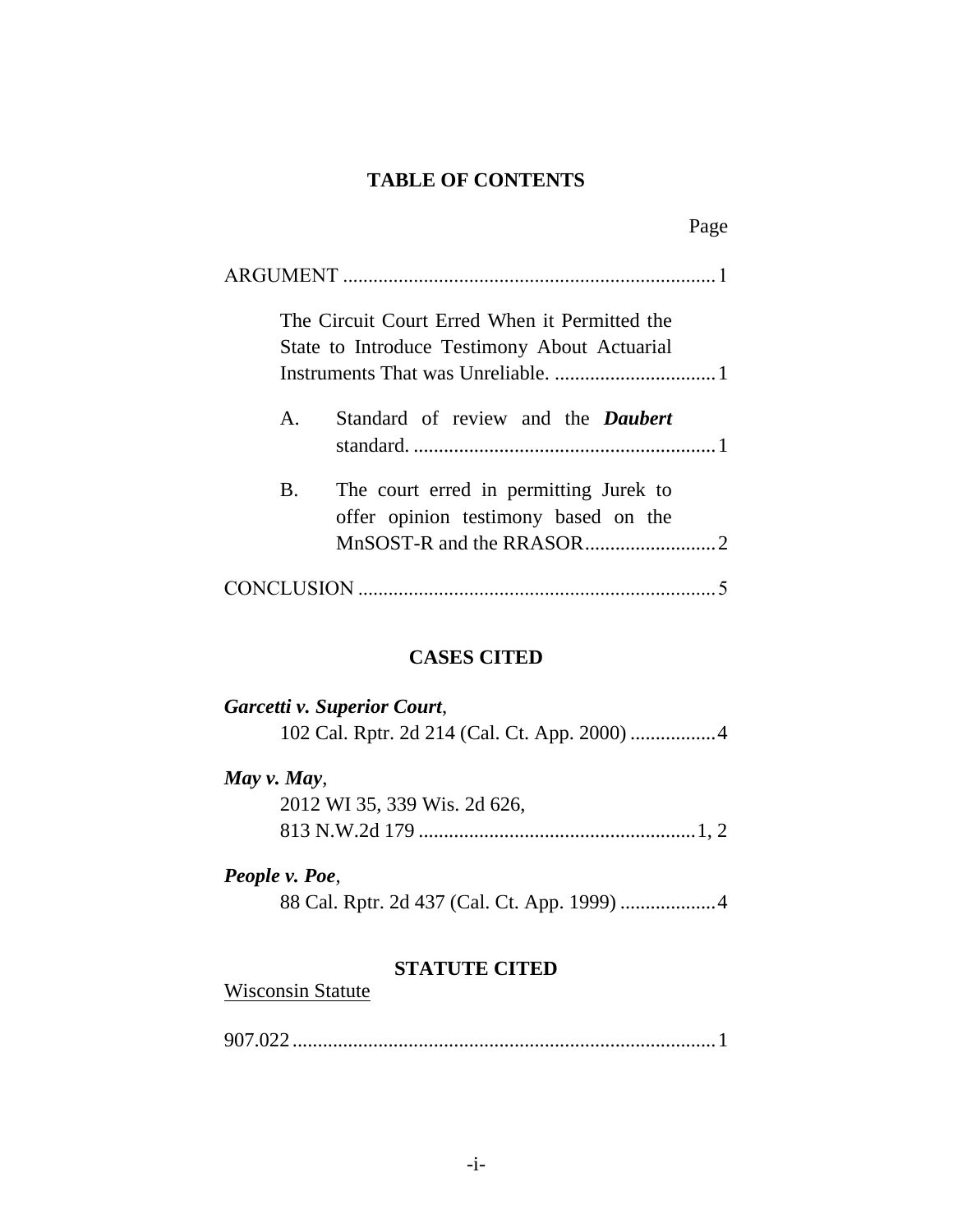#### **ARGUMENT**

The Circuit Court Erred When it Permitted the State to Introduce Testimony About Actuarial Instruments That was Unreliable.

A. Standard of review and the *Daubert* standard.

The state and Mr. Jones agree that the circuit court's decision to admit testimony about the disputed actuarials is reviewed for an erroneous exercise of discretion. Appellant's Brief at 8, Respondent's Brief at 4-5. The state asserts that Mr. Jones's argument "ignores" this standard of review, though it does not explain how this might be so. A court properly exercises its discretion where it "examine[s] the relevant facts, applie[s] the proper legal standard and, using a demonstrated rational process, reache[s] a reasonable conclusion." *May v. May*, 2012 WI 35, ¶39, 339 Wis. 2d 626, 813 N.W.2d 179. Mr. Jones"s opening brief argued that the circuit court"s determination that the MnSOST-R and RRASOR are "reliable" under Wis. Stat. § 907.022 was erroneous. Specifically, he argued (as he had in the circuit court) that (1) both instruments fail to account for two generally-recognized declines in recidivism: the broad decrease in sexual reoffense rates observed over recent decades and the decline in reoffense rates as an individual ages; (2) the MnSOST-R was developed using faulty methods and assumptions and contains items that fail to correlate with recidivism; and (3) the RRASOR"s ten-year recidivism estimates are not based on any empirical observations, but are simply derived by multiplying the five-year rates by 1.5. Appellant"s Brief at 11-13, 10-11, 14-15.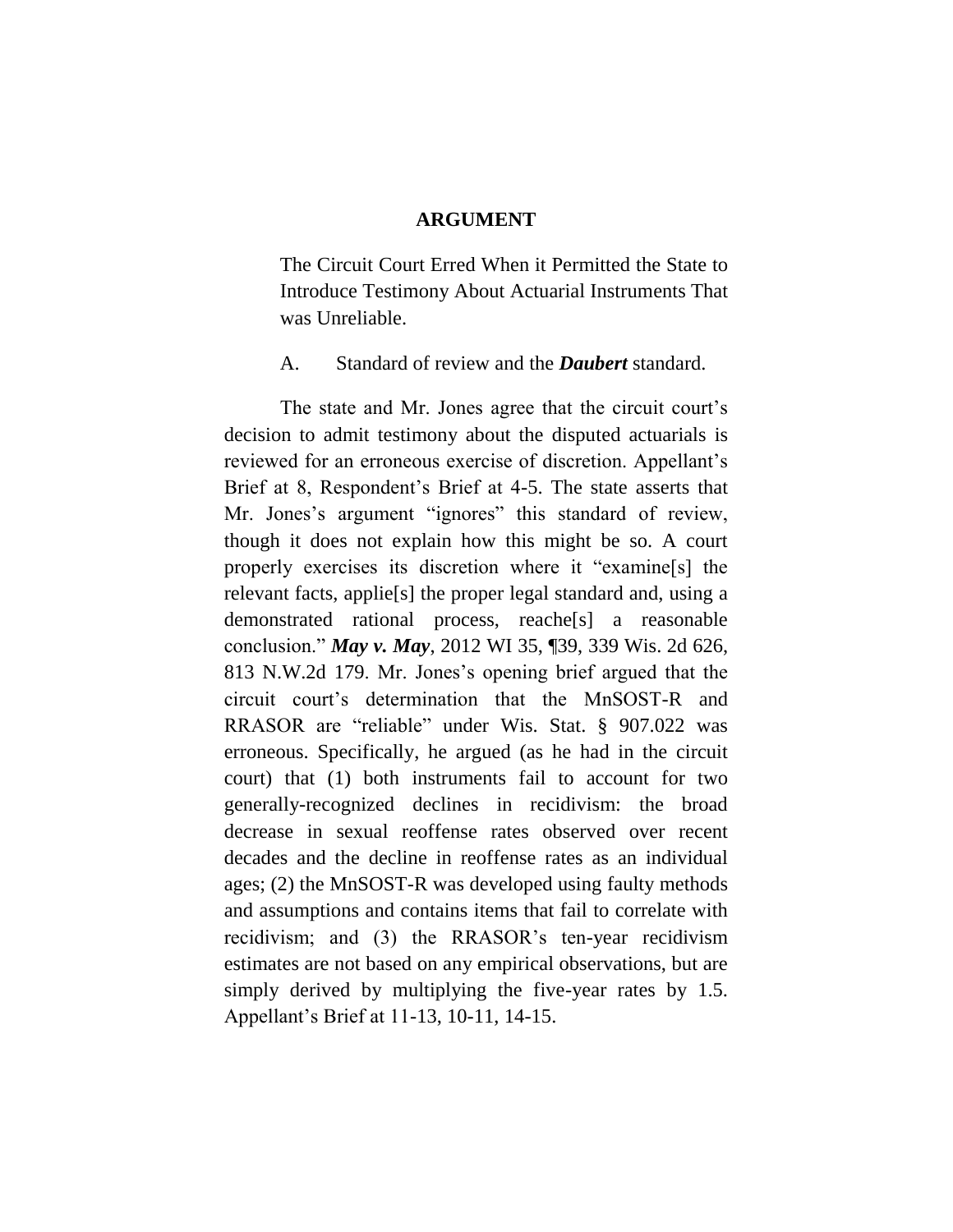The circuit court's decision, quoted in full in Mr. Jones"s opening brief, mentions in passing the observed declines in recidivism but does not explain why the outdated and inaccurate estimates associated with the RRASOR and MnSOST are nevertheless reliable. Appellant's Brief at 4-7. As to the other two issues raised by Mr. Jones, the decision does not even mention them, much less explain why they do not render the instruments unreliable. As such, the circuit court's discretionary decision failed either to "examine[] the relevant facts" or to use a "demonstrated rational process." *May*, 339 Wis. 2d 626, ¶39.

> B. The court erred in permitting Jurek to offer opinion testimony based on the MnSOST-R and the RRASOR

As to the merits, the state's response almost entirely ignores the actual issues that Mr. Jones has raised. Like the trial court, the state only briefly mentions the two declines in reoffense rates, characterizing the issue as a "professional disagreement about whether and how age affects sexual offense recidivism and whether the decline in sexual offense recidivism in group data has any bearing on the recidivism rate of a particular individual." Respondent's Brief at 11. But *all three* experts—including the state"s—agreed that reoffense rates decline as a person ages. (64:73,118-19,152- 53). As to Mr. Jones"s other arguments about the specific failings of the MnSOST-R (sample manipulation and the inclusion of items not associated with recidivism) and the RRASOR (the lack of empirical basis for the 10-year recidivism rates), Appellant"s Brief at 10-11, 14-15, the state does not even mention them, much less attempt to refute them.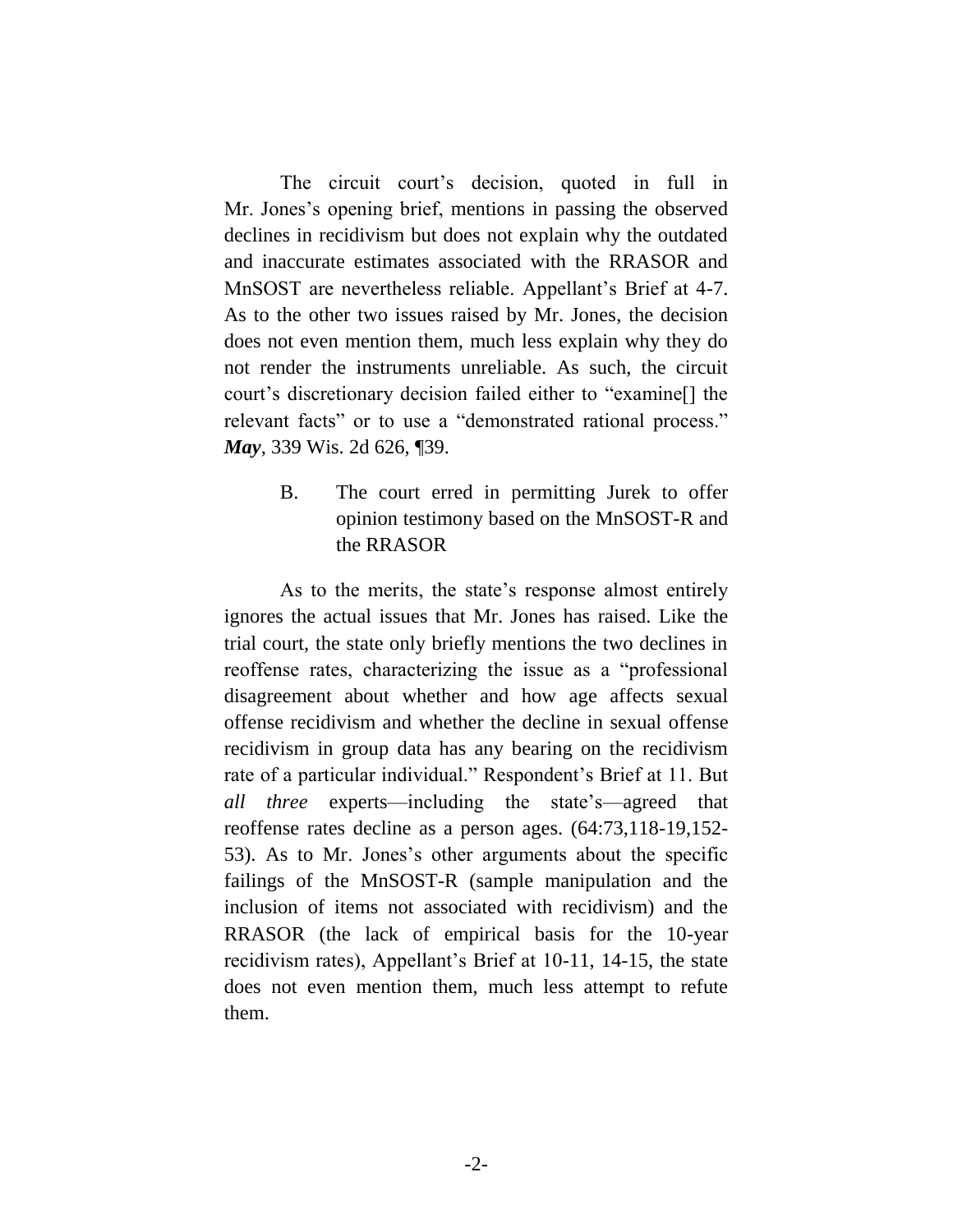The state instead seems to argue that the simple fact that the MnSOST-R and RRASOR are "actuarial instruments" renders them *per se* reliable. So, in response to Dr. Wollert's criticisms of the two instruments, it first responds that "Dr. Wollert acknowledged that an article he cited in his affidavit stated the MnSOST-R "has been one of the most widely used sexual recidivism tools." Respondent's Brief at 8. But the fact that MnSOST-R has been used in the past is not proof of its validity now; an outdated map, though useful in the past, is no longer reliable.

The state then suggests that other experts' use of *other* actuarial instruments somehow renders the MnSOST-R and RRASOR reliable. First, it is simply incorrect to say, as the state does, that "Dr. Jurek employed the same methodology as Dr. Allen," when Dr. Allen did not use the MnSOST-R or the RRASOR, but instead used the Static-99 and Static-99R. Respondent's Brief at 8, 3. Nor does Dr. Wollert's use of the Static-99R or the Static 2002-R have any bearing on the validity of the RRASOR, even though these instruments "have their genesis" in the RRASOR. Modern chemistry may have its genesis in the experiments of medieval alchemists, but this does not make medieval alchemy reliable—lead still cannot be transmuted into gold.

The state also seeks to question the validity of the Static-99R and Static-2002-R used by Dr. Zander, suggesting there was insufficient testimony as to the merits of those instruments. Putting aside the questionable relevance of the state's claim, the obvious reason there was no such testimony is that the state did not challenge the use of those instruments, so there was no *Daubert* hearing on them. They are simply not at issue here.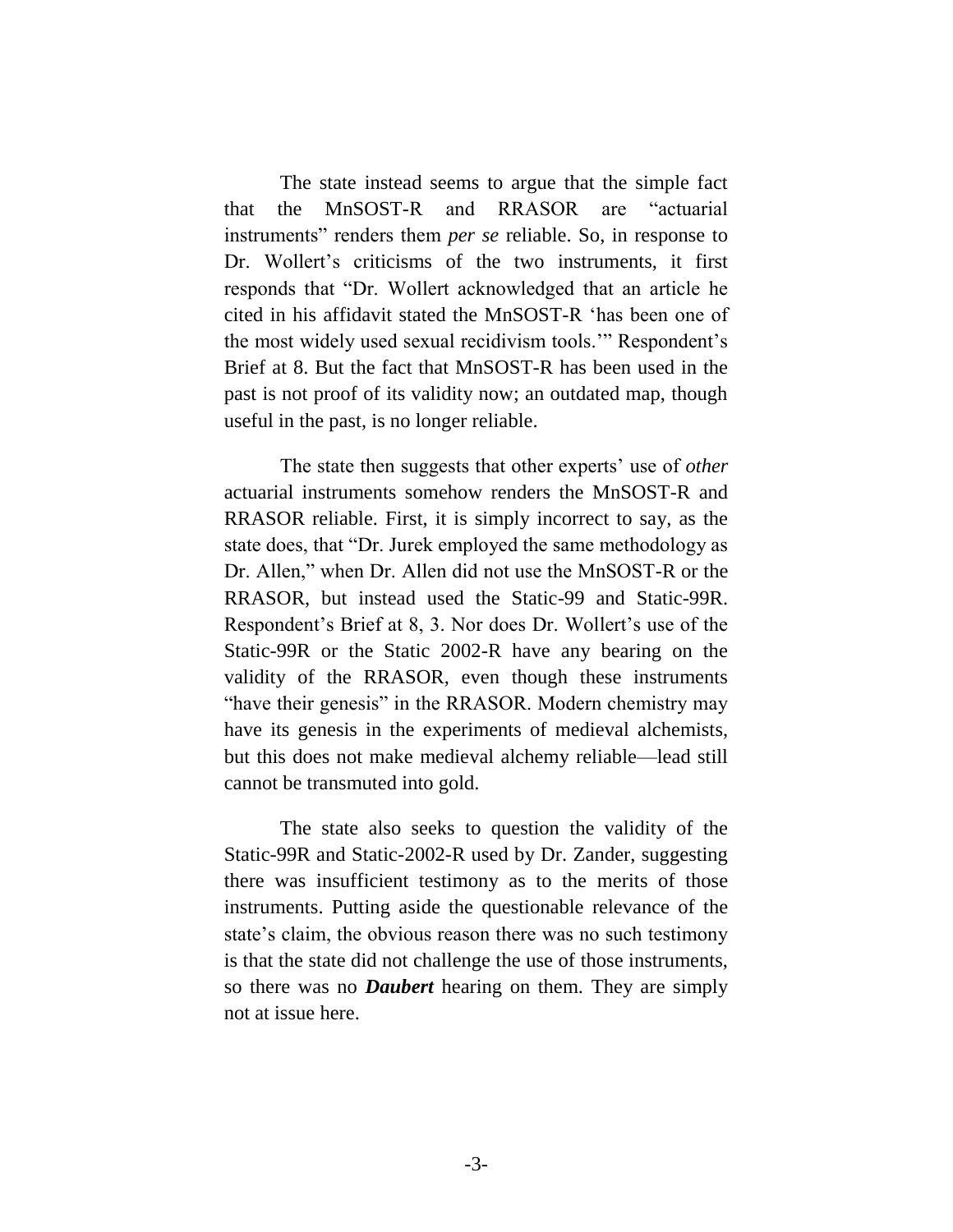The state finally cites foreign decisions admitting various actuarials, but provides no discussion of these cases. Respondent"s Brief at 12. In fact, neither *People v. Poe*, 88 Cal. Rptr. 2d 437, 440 (Cal. Ct. App. 1999) nor *Garcetti v. Superior Court*, 102 Cal. Rptr. 2d 214, 241 (Cal. Ct. App. 2000) involved challenges to the reliability of the RRASOR or the MnSOST. Of the remaining cases the state cites, none considered the specific reliability issues raised by Mr. Jones.

In sum, the state's brief declines to address the actual challenges Mr. Jones has raised to the trial court"s admission of the RRASOR and the MnSOST-R. For all the reasons stated in Mr. Jones's opening brief, the circuit court's admission of testimony relying on these instruments constituted an erroneous exercise of discretion, and must be reversed.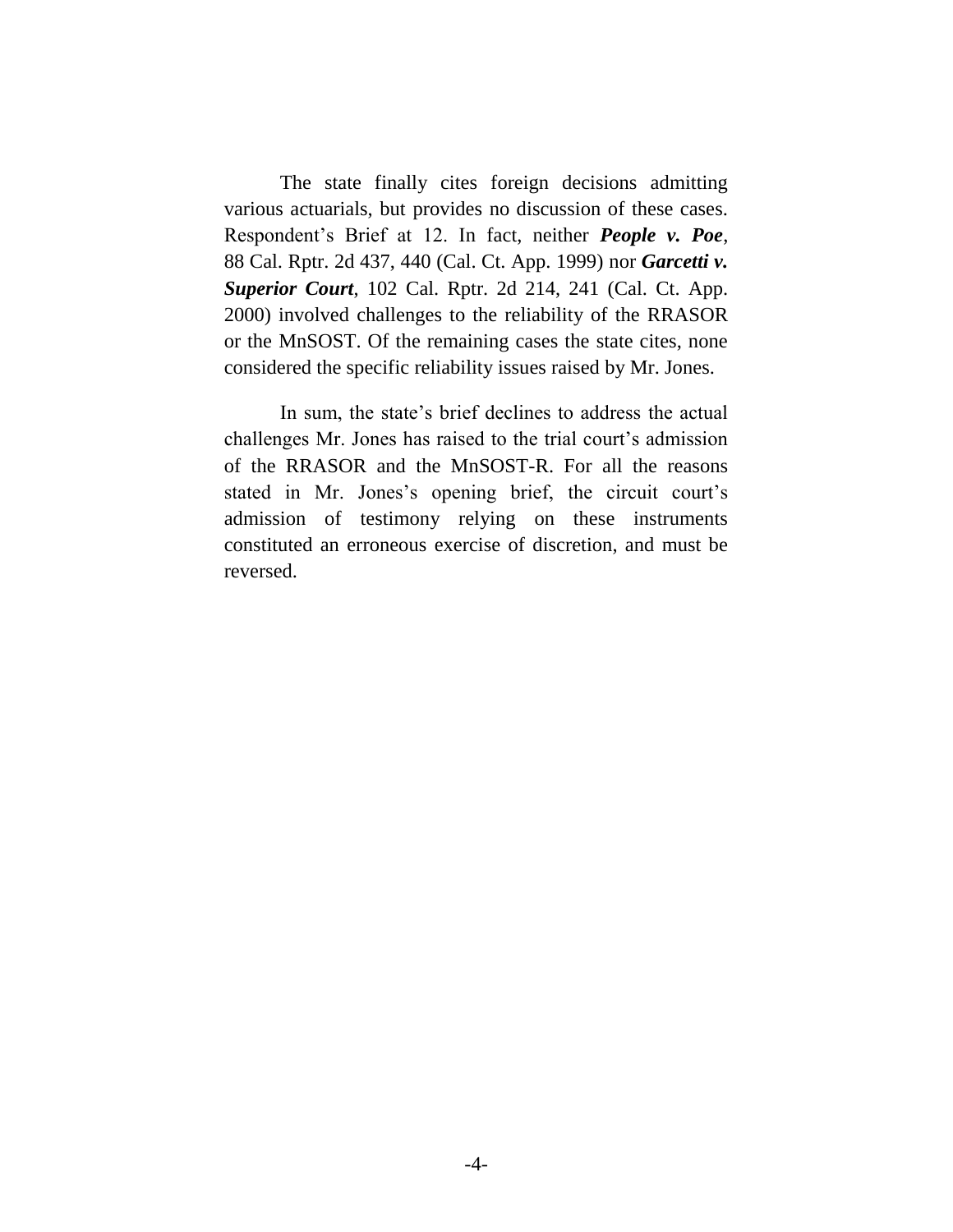#### **CONCLUSION**

<span id="page-6-0"></span>For the foregoing reasons, Mr. Jones respectfully requests that this court reverse his commitment and remand to the circuit court for a new trial.

Dated this  $25<sup>th</sup>$  day of July, 2016.

Respectfully submitted,

ANDREW R. HINKEL Assistant State Public Defender State Bar No. 1058128

Office of the State Public Defender Post Office Box 7862 Madison, WI 53707-7862 (608) 267-1779 hinkela@opd.wi.gov

Attorney for Defendant-Appellant